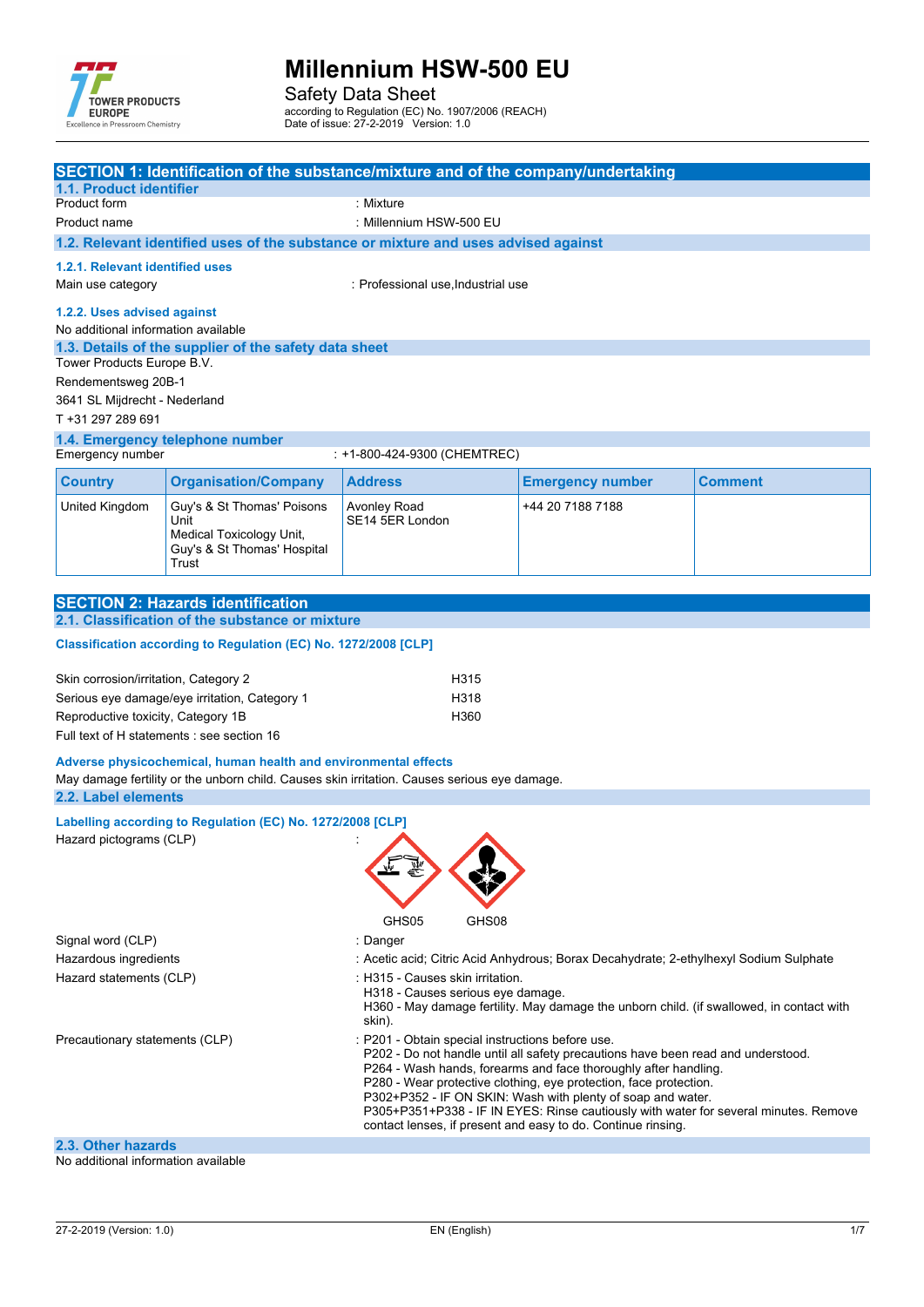Safety Data Sheet

according to Regulation (EC) No. 1907/2006 (REACH)

### **SECTION 3: Composition/information on ingredients**

**3.1. Substances**

#### Not applicable **3.2. Mixtures**

| <b>Name</b>                                                                                   | <b>Product identifier</b>                                                                               | $\frac{9}{6}$ | <b>Classification according to</b><br><b>Regulation (EC) No.</b><br>1272/2008 [CLP]                                                                        |
|-----------------------------------------------------------------------------------------------|---------------------------------------------------------------------------------------------------------|---------------|------------------------------------------------------------------------------------------------------------------------------------------------------------|
| 2-butoxyethanol; ethyleneglycol monobutyl ether;<br>butyl cellosolve                          | (CAS-No.) 111-76-2<br>(EC-No.) 203-905-0<br>(EC Index-No.) 603-014-00-0<br>(REACH-no) 01-2119475108-36  | $5 - 10$      | Acute Tox. 4 (Inhalation), H332<br>Acute Tox. 4 (Dermal), H312<br>Acute Tox. 4 (Oral), H302<br>Eye Irrit. 2, H319<br>Skin Irrit. 2, H315                   |
| Sodium xylenesulphonate                                                                       | (CAS-No.) 1300-72-7<br>(EC-No.) 215-090-9<br>(REACH-no) 01-2119513350-56                                | < 5           | Eye Irrit. 2, H319                                                                                                                                         |
| 2-ethylhexyl Sodium Sulphate                                                                  | (CAS-No.) 126-92-1<br>(EC-No.) 204-812-8<br>(REACH-no) 01-2119971586-23                                 | < 5           | Skin Irrit. 2, H315<br>Eye Dam. 1, H318                                                                                                                    |
| Acetic acid                                                                                   | (CAS-No.) 64-19-7<br>(EC-No.) 200-580-7<br>(EC Index-No.) 607-002-00-6<br>(REACH-no) 01-2119475328-30   | < 5           | Flam. Lig. 3, H226<br>Skin Corr. 1A, H314                                                                                                                  |
| <b>Citric Acid Anhydrous</b>                                                                  | (CAS-No.) 77-92-9<br>(EC-No.) 201-069-1<br>(REACH-no) 01-2119457026-42                                  | < 5           | Skin Irrit. 2, H315<br>Eye Dam. 1, H318<br><b>STOT SE 3, H335</b>                                                                                          |
| Borax Decahydrate<br>substance listed as REACH Candidate (Disodium<br>tetraborate, anhydrous) | (CAS-No.) 1303-96-4<br>(EC-No.) 215-540-4<br>(EC Index-No.) 005-011-01-1<br>(REACH-no) 01-2119490790-32 | < 5           | Eye Irrit. 2, H319<br>Repr. 1B, H360FD                                                                                                                     |
| <b>Specific concentration limits:</b>                                                         |                                                                                                         |               |                                                                                                                                                            |
| <b>Name</b>                                                                                   | <b>Product identifier</b>                                                                               |               | <b>Specific concentration limits</b>                                                                                                                       |
| Acetic acid                                                                                   | (CAS-No.) 64-19-7<br>(EC-No.) 200-580-7<br>(EC Index-No.) 607-002-00-6<br>(REACH-no) 01-2119475328-30   |               | (10 = < C < 100) Skin Irrit. 2, H315<br>(10 = < C < 100) Eye Irrit. 2, H319<br>25 = < C < 100) Skin Corr. 1B, H314<br>(90 = < C < 100) Skin Corr. 1A, H314 |

Full text of H-statements: see section 16

| <b>SECTION 4: First aid measures</b>                                            |                                                                                                                                                                                                                                                             |  |  |
|---------------------------------------------------------------------------------|-------------------------------------------------------------------------------------------------------------------------------------------------------------------------------------------------------------------------------------------------------------|--|--|
| 4.1. Description of first aid measures                                          |                                                                                                                                                                                                                                                             |  |  |
| First-aid measures general                                                      | : IF exposed or concerned: Get medical advice/attention. Call a poison center or a doctor if<br>you feel unwell. Get medical advice/attention if you feel unwell.                                                                                           |  |  |
| First-aid measures after inhalation                                             | : Remove person to fresh air and keep comfortable for breathing.                                                                                                                                                                                            |  |  |
| First-aid measures after skin contact                                           | : Wash skin with plenty of water. Take off contaminated clothing. If skin irritation occurs: Get<br>medical advice/attention.                                                                                                                               |  |  |
| First-aid measures after eye contact                                            | : Rinse eyes with water as a precaution. Rinse cautiously with water for several minutes.<br>Remove contact lenses, if present and easy to do. Continue rinsing. If eye irritation<br>persists: Get medical advice/attention. Call a physician immediately. |  |  |
| First-aid measures after ingestion                                              | : Call a poison center or a doctor if you feel unwell.                                                                                                                                                                                                      |  |  |
| 4.2. Most important symptoms and effects, both acute and delayed                |                                                                                                                                                                                                                                                             |  |  |
| Symptoms/effects after skin contact                                             | : Irritation.                                                                                                                                                                                                                                               |  |  |
| Symptoms/effects after eye contact                                              | : Serious damage to eyes.                                                                                                                                                                                                                                   |  |  |
| 4.3. Indication of any immediate medical attention and special treatment needed |                                                                                                                                                                                                                                                             |  |  |
| Treat symptomatically.                                                          |                                                                                                                                                                                                                                                             |  |  |
|                                                                                 |                                                                                                                                                                                                                                                             |  |  |
| <b>SECTION 5: Firefighting measures</b>                                         |                                                                                                                                                                                                                                                             |  |  |
|                                                                                 |                                                                                                                                                                                                                                                             |  |  |

| 5.1. Extinguishing media                                   |                                                                                                                                             |
|------------------------------------------------------------|---------------------------------------------------------------------------------------------------------------------------------------------|
| Suitable extinguishing media                               | : Water spray. Dry powder. Foam. Carbon dioxide.                                                                                            |
| 5.2. Special hazards arising from the substance or mixture |                                                                                                                                             |
| Hazardous decomposition products in case of fire           | : Toxic fumes may be released.                                                                                                              |
| 5.3. Advice for firefighters                               |                                                                                                                                             |
| Protection during firefighting                             | : Do not attempt to take action without suitable protective equipment. Self-contained<br>breathing apparatus. Complete protective clothing. |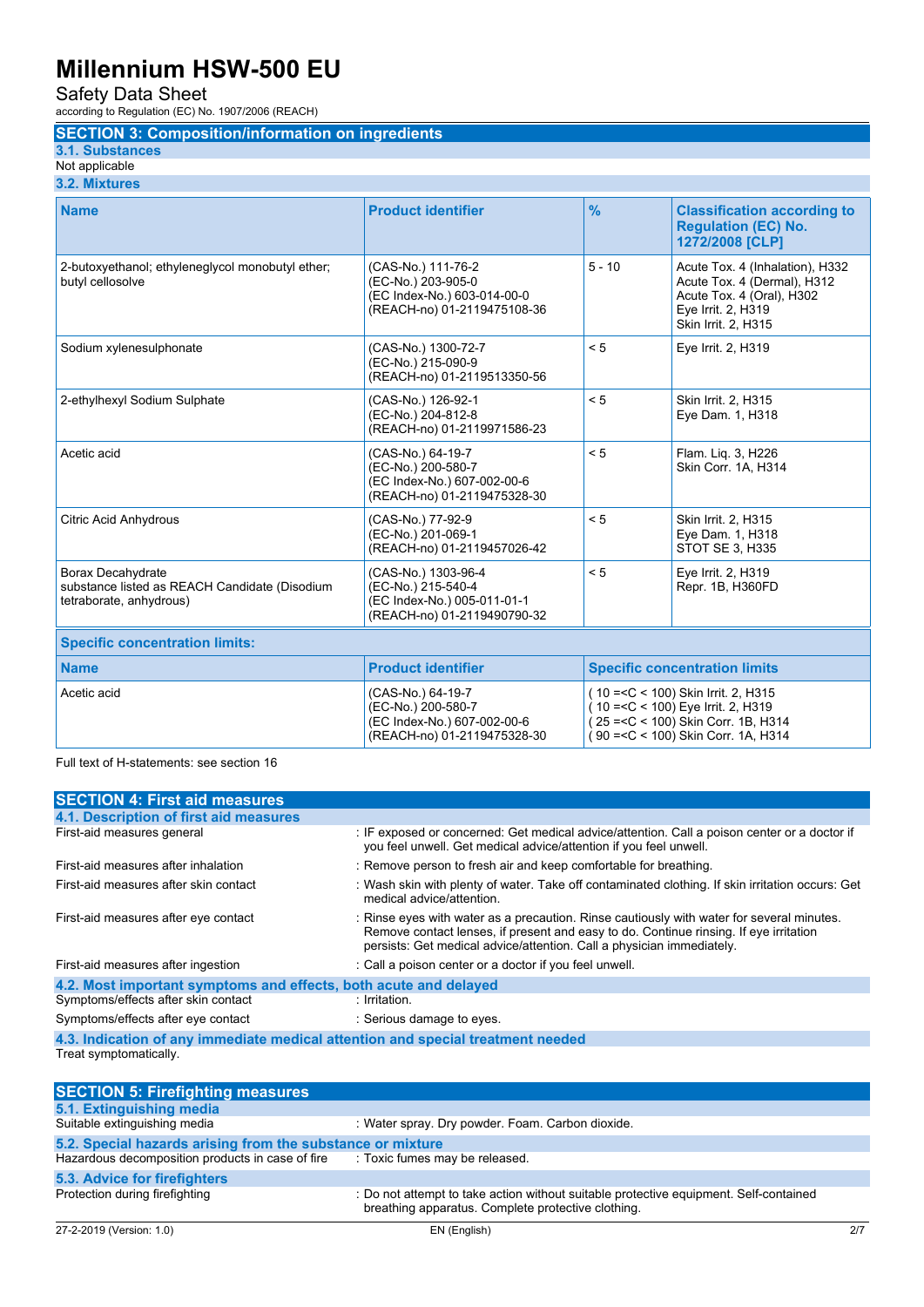### Safety Data Sheet

 $1907/2006$  (REACH)

| according to Regulation (LO) NO. 1907/2000 (REACH)                                              |                                                                                                                                                                                                                                              |
|-------------------------------------------------------------------------------------------------|----------------------------------------------------------------------------------------------------------------------------------------------------------------------------------------------------------------------------------------------|
| <b>SECTION 6: Accidental release measures</b>                                                   |                                                                                                                                                                                                                                              |
| 6.1. Personal precautions, protective equipment and emergency procedures                        |                                                                                                                                                                                                                                              |
| 6.1.1. For non-emergency personnel                                                              |                                                                                                                                                                                                                                              |
| Emergency procedures                                                                            | : Only qualified personnel equipped with suitable protective equipment may intervene. Avoid<br>contact with skin and eyes.                                                                                                                   |
| 6.1.2. For emergency responders                                                                 |                                                                                                                                                                                                                                              |
| Protective equipment                                                                            | : Do not attempt to take action without suitable protective equipment. For further information<br>refer to section 8: "Exposure controls/personal protection".                                                                               |
| <b>6.2. Environmental precautions</b>                                                           |                                                                                                                                                                                                                                              |
| Avoid release to the environment. Notify authorities if product enters sewers or public waters. |                                                                                                                                                                                                                                              |
| 6.3. Methods and material for containment and cleaning up                                       |                                                                                                                                                                                                                                              |
| Methods for cleaning up                                                                         | : Take up liquid spill into absorbent material. Notify authorities if product enters sewers or<br>public waters.                                                                                                                             |
| Other information                                                                               | : Dispose of materials or solid residues at an authorized site.                                                                                                                                                                              |
| 6.4. Reference to other sections                                                                |                                                                                                                                                                                                                                              |
| For further information refer to section 13.                                                    |                                                                                                                                                                                                                                              |
|                                                                                                 |                                                                                                                                                                                                                                              |
| <b>SECTION 7: Handling and storage</b>                                                          |                                                                                                                                                                                                                                              |
| 7.1. Precautions for safe handling                                                              |                                                                                                                                                                                                                                              |
| Precautions for safe handling                                                                   | : Ensure good ventilation of the work station. Obtain special instructions before use. Do not<br>handle until all safety precautions have been read and understood. Wear personal<br>protective equipment. Avoid contact with skin and eyes. |
| Hygiene measures                                                                                | : Separate working clothes from town clothes. Launder separately. Wash contaminated<br>clothing before reuse. Do not eat, drink or smoke when using this product. Always wash<br>hands after handling the product.                           |
| 7.2. Conditions for safe storage, including any incompatibilities                               |                                                                                                                                                                                                                                              |
| Storage conditions                                                                              | : Store locked up. Store in a well-ventilated place. Keep cool.                                                                                                                                                                              |

**7.3. Specific end use(s)** No additional information available

**8.1. Control parameters Acetic acid (64-19-7)**

| l EU                | IOELV STEL (mg/m <sup>3</sup> )         | $\,$ , 50 ma/m $^{\circ}$ |
|---------------------|-----------------------------------------|---------------------------|
| Germany             | TRGS 910 Acceptable concentration notes |                           |
| 00 Evnonum controlo |                                         |                           |

#### **8.2. Exposure controls Appropriate engineering controls:**

Ensure good ventilation of the work station.

**SECTION 8: Exposure controls/personal protection**

EU IOELV TWA (mg/m<sup>a</sup>) 25 mg/m<sup>a</sup>

| Materials for protective clothing:      |                 |                        |                   |                 |                                       |                    |  |
|-----------------------------------------|-----------------|------------------------|-------------------|-----------------|---------------------------------------|--------------------|--|
| Condition                               |                 | <b>Material</b>        |                   | <b>Standard</b> |                                       |                    |  |
| Good resistance:                        |                 | Synthetic material     |                   | EN 13034        |                                       |                    |  |
| Hand protection:                        |                 |                        |                   |                 |                                       |                    |  |
| Protective gloves                       |                 |                        |                   |                 |                                       |                    |  |
| Type                                    | <b>Material</b> |                        | <b>Permeation</b> | Thickness (mm)  | <b>Penetration</b><br><b>Standard</b> |                    |  |
| Reusable gloves<br>Nitrile rubber (NBR) |                 | $6$ ( $>$ 480 minutes) | $>0.31$ mm        |                 |                                       | EN ISO 374, EN 388 |  |
| Eye protection:                         |                 |                        |                   |                 |                                       |                    |  |
| Safety glasses                          |                 |                        |                   |                 |                                       |                    |  |
| <b>Type</b><br><b>Use</b>               |                 | <b>Characteristics</b> |                   |                 | <b>Standard</b>                       |                    |  |
| Safety glasses<br>Droplet               |                 | With side shields      |                   |                 | <b>EN 166</b>                         |                    |  |
| Skin and body protection:               |                 |                        |                   |                 |                                       |                    |  |
| Wear suitable protective clothing       |                 |                        |                   |                 |                                       |                    |  |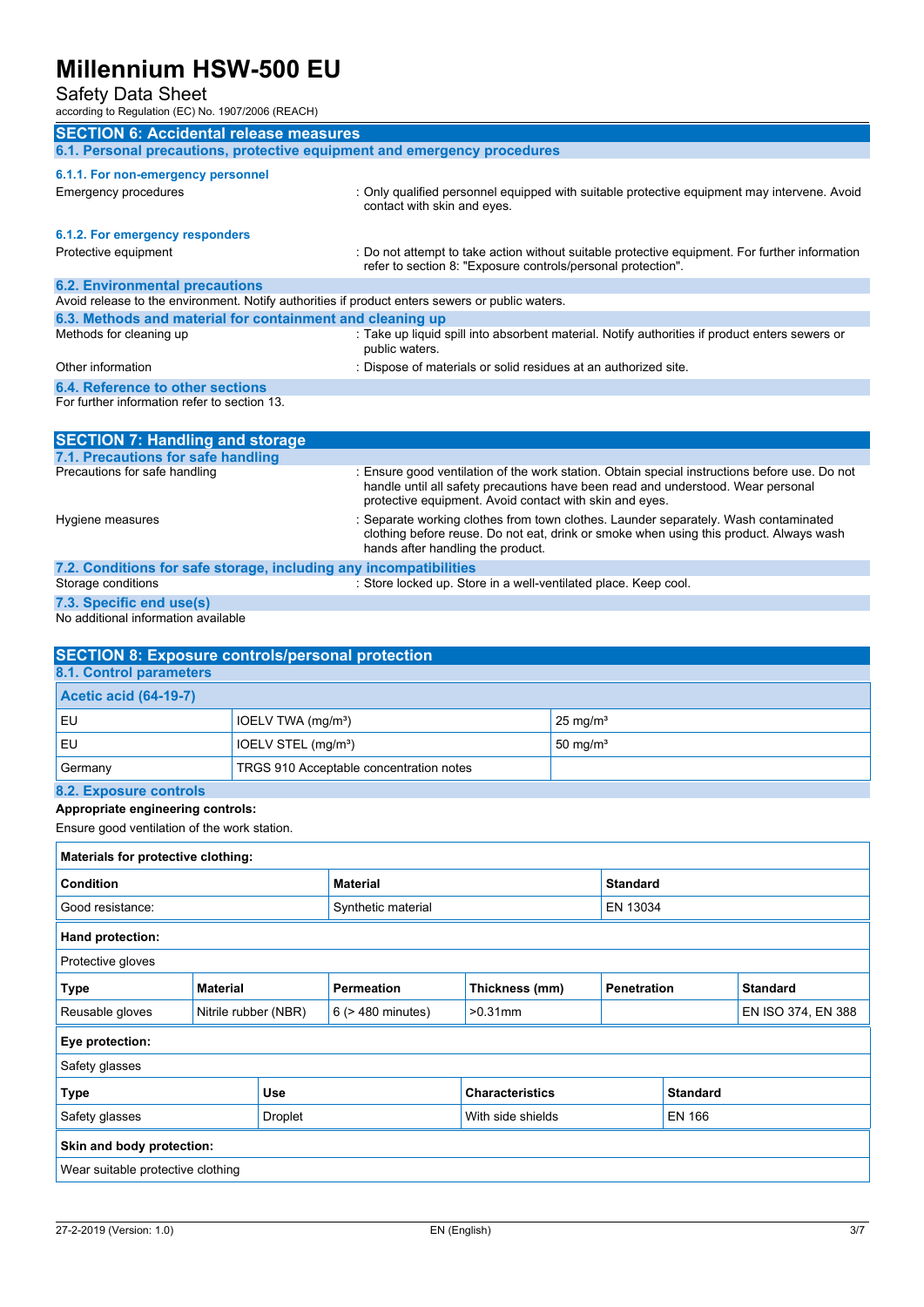### Safety Data Sheet

according to Regulation (EC) No. 1907/2006 (REACH)

| <b>Respiratory protection:</b>                                   |                    |                   |                  |  |  |
|------------------------------------------------------------------|--------------------|-------------------|------------------|--|--|
| [In case of inadequate ventilation] wear respiratory protection. |                    |                   |                  |  |  |
| <b>Device</b>                                                    | <b>Filter type</b> | <b>Condition</b>  | Standard         |  |  |
| Dust mask                                                        | ABEK-P3            | Vapour protection | EN 140, EN 14387 |  |  |

**Personal protective equipment symbol(s):**



### **Environmental exposure controls:**

Avoid release to the environment.

| <b>SECTION 9: Physical and chemical properties</b>         |                     |  |
|------------------------------------------------------------|---------------------|--|
| 9.1. Information on basic physical and chemical properties |                     |  |
| Physical state                                             | : Liquid            |  |
| Colour                                                     | : dark blue.        |  |
| Odour                                                      | : No data available |  |
| Odour threshold                                            | : No data available |  |
| рH                                                         | :4,7                |  |
| Relative evaporation rate (butylacetate=1)                 | : No data available |  |
| Melting point                                              | : Not applicable    |  |
| Freezing point                                             | : No data available |  |
| Boiling point                                              | : No data available |  |
| Flash point                                                | $:$ > 100 °C        |  |
| Auto-ignition temperature                                  | : No data available |  |
| Decomposition temperature                                  | : No data available |  |
| Flammability (solid, gas)                                  | : Not applicable    |  |
| Vapour pressure                                            | : No data available |  |
| Relative vapour density at 20 °C                           | : No data available |  |
| Relative density                                           | : No data available |  |
| Solubility                                                 | : No data available |  |
| Log Pow                                                    | : No data available |  |
| Viscosity, kinematic                                       | : No data available |  |
| Viscosity, dynamic                                         | : No data available |  |
| <b>Explosive properties</b>                                | : No data available |  |
| Oxidising properties                                       | : No data available |  |
| <b>Explosive limits</b>                                    | : No data available |  |
| 9.2. Other information                                     |                     |  |
| No additional information available                        |                     |  |

| <b>SECTION 10: Stability and reactivity</b>                                                          |
|------------------------------------------------------------------------------------------------------|
| <b>10.1. Reactivity</b>                                                                              |
| The product is non-reactive under normal conditions of use, storage and transport.                   |
| <b>10.2. Chemical stability</b>                                                                      |
| Stable under normal conditions.                                                                      |
| 10.3. Possibility of hazardous reactions                                                             |
| No dangerous reactions known under normal conditions of use.                                         |
| 10.4. Conditions to avoid                                                                            |
| None under recommended storage and handling conditions (see section 7).                              |
| 10.5. Incompatible materials                                                                         |
| No additional information available                                                                  |
| 10.6. Hazardous decomposition products                                                               |
| Under normal conditions of storage and use, hazardous decomposition products should not be produced. |
|                                                                                                      |

#### **SECTION 11: Toxicological information 11.1. Information on toxicological effects**

Acute toxicity (oral) **Example 2** : Not classified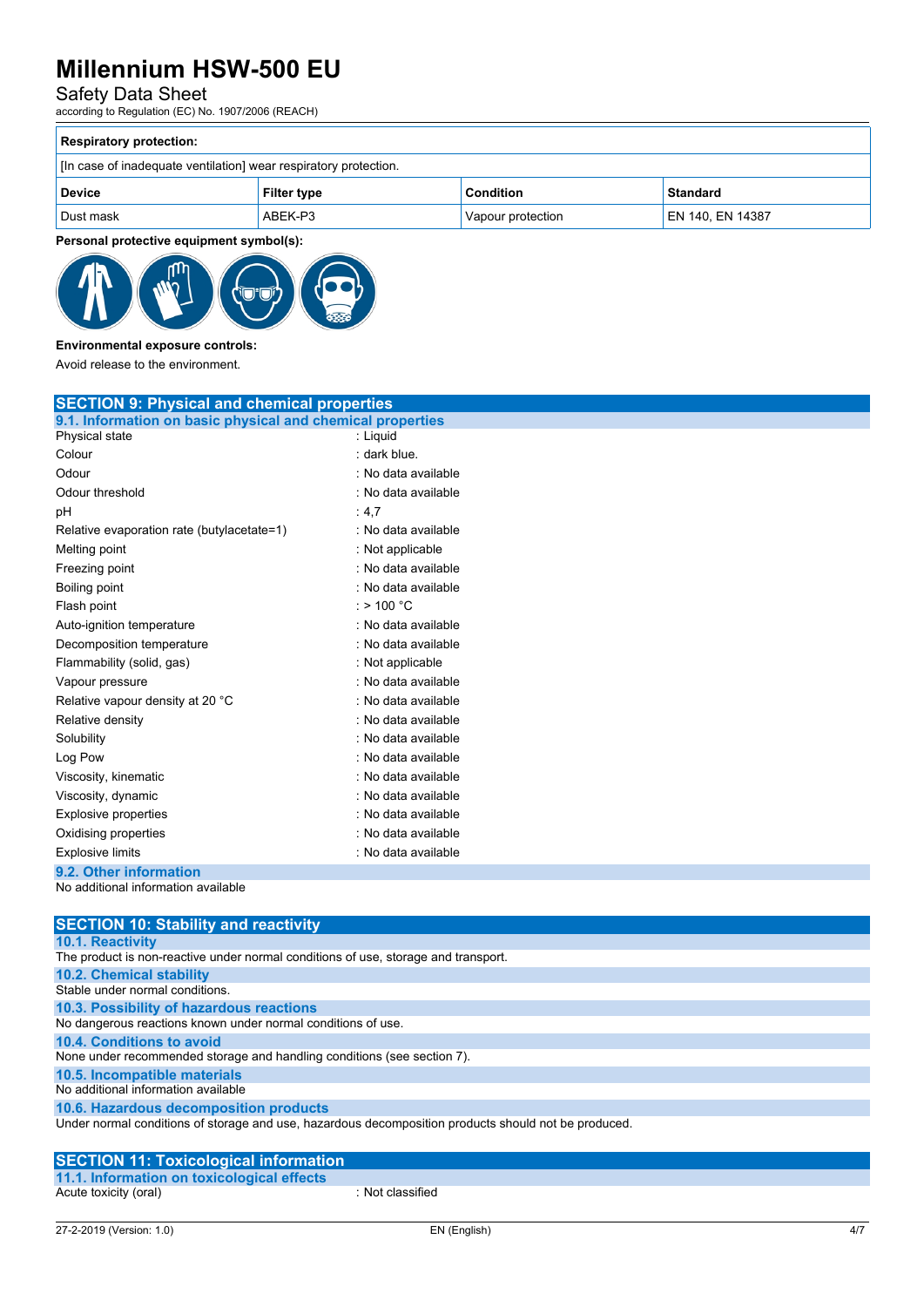## Safety Data Sheet

| according to Regulation (EC) No. 1907/2006 (REACH) |                       |  |  |
|----------------------------------------------------|-----------------------|--|--|
| Acute toxicity (dermal)                            | : Not classified      |  |  |
| Acute toxicity (inhalation)                        | : Not classified      |  |  |
| <b>Acetic acid (64-19-7)</b>                       |                       |  |  |
| LD50 oral                                          | 3310 mg/kg bodyweight |  |  |
| LD50 dermal                                        | 1060 mg/kg bodyweight |  |  |

| <b>Citric Acid Anhydrous (77-92-9)</b> |                   |  |
|----------------------------------------|-------------------|--|
| LD50 oral rat                          | 3000 mg/kg bw/day |  |
| LD50 dermal rat                        | $>$ 2000 mg/kg    |  |

| <b>Borax Decahydrate (1303-96-4)</b> |            |
|--------------------------------------|------------|
| LD50 oral rat                        | 6000 mg/kg |
| LD50 dermal rabbit                   | 2000 mg/kg |

| 2-ethylhexyl Sodium Sulphate (126-92-1) |                |
|-----------------------------------------|----------------|
| LD50 oral rat                           | 2840 mg/kg     |
| LD50 dermal rat                         | $>$ 2000 mg/kg |

| Sodium xylenesulphonate (1300-72-7) |                                                                                            |
|-------------------------------------|--------------------------------------------------------------------------------------------|
| LD50 oral                           | > 7000 mg/kg bodyweight                                                                    |
| LD50 dermal                         | > 2000 mg/kg bodyweight                                                                    |
| Skin corrosion/irritation           | : Causes skin irritation.                                                                  |
|                                     | pH: 4,7                                                                                    |
| Serious eye damage/irritation       | : Causes serious eye damage.                                                               |
|                                     | pH: 4,7                                                                                    |
| Respiratory or skin sensitisation   | : Not classified                                                                           |
| Germ cell mutagenicity              | : Not classified                                                                           |
| Carcinogenicity                     | : Not classified                                                                           |
| Reproductive toxicity               | : May damage fertility. May damage the unborn child. (if swallowed, in contact with skin). |
| STOT-single exposure                | : Not classified                                                                           |
| STOT-repeated exposure              | : Not classified                                                                           |
| Aspiration hazard                   | : Not classified                                                                           |

| <b>SECTION 12: Ecological information</b> |                                                                                                                            |
|-------------------------------------------|----------------------------------------------------------------------------------------------------------------------------|
| 12.1. Toxicity                            |                                                                                                                            |
| Ecology - general                         | : The product is not considered harmful to aquatic organisms nor to cause long-term<br>adverse effects in the environment. |
| Acute aguatic toxicity                    | : Not classified                                                                                                           |
| Chronic aquatic toxicity                  | : Not classified                                                                                                           |
| <b>Acetic acid (64-19-7)</b>              |                                                                                                                            |
| LC50 fish 1                               | $> 1000$ mg/l                                                                                                              |
| EC50 other aquatic organisms 1            | $> 1000$ mg/l                                                                                                              |
| EC50 other aquatic organisms 2            | IC50 algea $(72 h)$ mg/l                                                                                                   |
|                                           |                                                                                                                            |
| Borax Decahydrate (1303-96-4)             |                                                                                                                            |
| LC50 fish 1                               | 79,7 mg/l                                                                                                                  |
| EC50 Daphnia 1                            | $133$ mg/l                                                                                                                 |

 $\begin{array}{|l|l|}\n \hline\n \text{EC50 72h algebra (1)} & \text{A0 mgh}\n \hline\n \end{array}$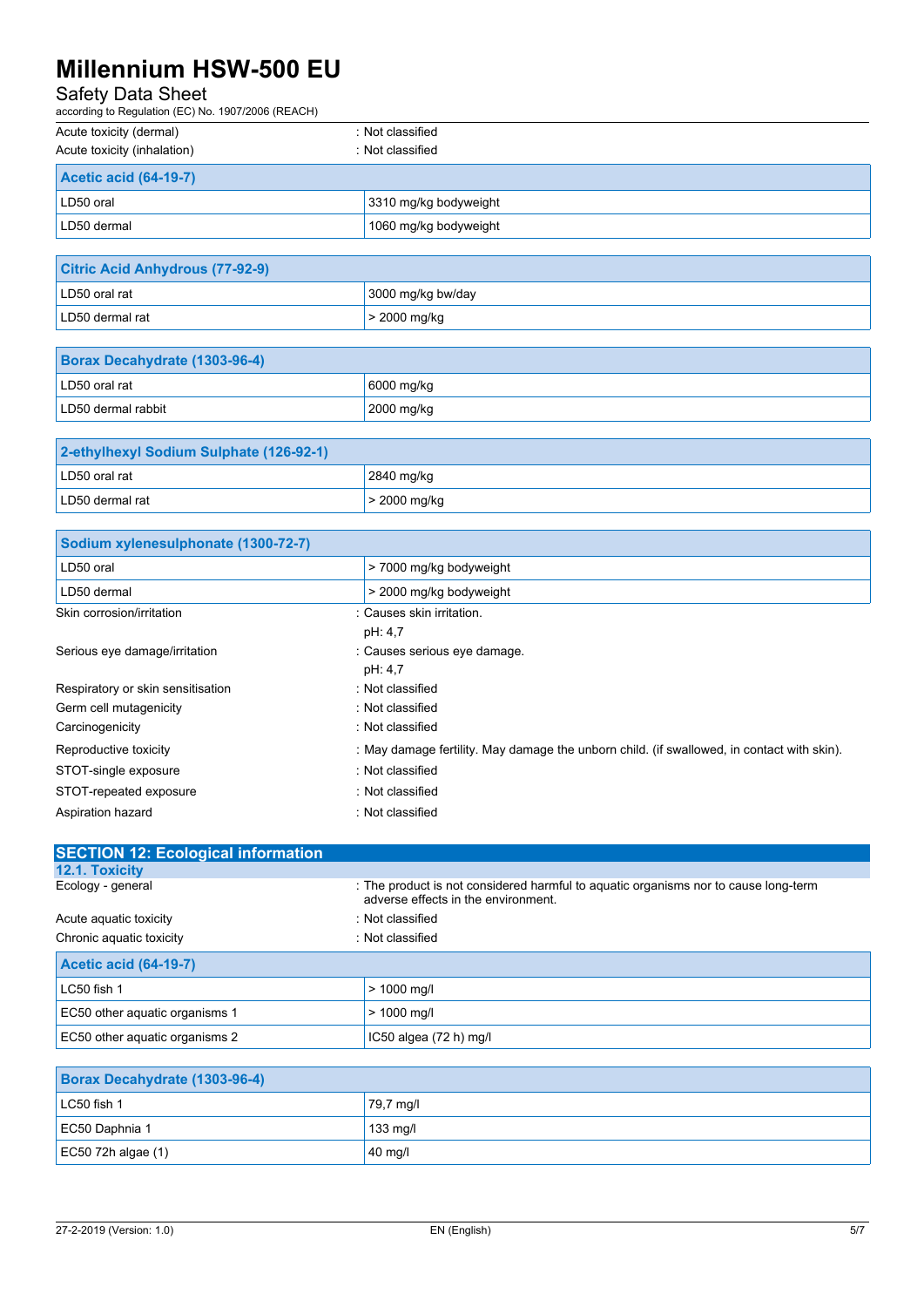### Safety Data Sheet

according to Regulation (EC) No. 1907/2006 (REACH)

| Sodium xylenesulphonate (1300-72-7) |                          |
|-------------------------------------|--------------------------|
| EC50 other aquatic organisms 1      | $> 1020$ mg/l            |
| EC50 other aquatic organisms 2      | IC50 algea $(72 h)$ mg/l |
| 12.2. Persistence and degradability |                          |
| No additional information available |                          |
| 12.3. Bioaccumulative potential     |                          |
| <b>Acetic acid (64-19-7)</b>        |                          |
| Log Pow                             | $-0,17$                  |

| Borax Decahydrate (1303-96-4)            |                                                                                                                                                                                 |
|------------------------------------------|---------------------------------------------------------------------------------------------------------------------------------------------------------------------------------|
| Log Pow                                  | $1,53 - 1,58$                                                                                                                                                                   |
| 12.4. Mobility in soil                   |                                                                                                                                                                                 |
| No additional information available      |                                                                                                                                                                                 |
| 12.5. Results of PBT and vPvB assessment |                                                                                                                                                                                 |
| <b>Component</b>                         |                                                                                                                                                                                 |
| Borax Decahydrate (1303-96-4)            | This substance/mixture does not meet the PBT criteria of REACH regulation, annex XIII<br>This substance/mixture does not meet the vPvB criteria of REACH regulation, annex XIII |
| 12.6. Other adverse effects              |                                                                                                                                                                                 |
|                                          |                                                                                                                                                                                 |

No additional information available

#### **SECTION 13: Disposal considerations 13.1. Waste treatment methods** : Dispose of contents/container in accordance with licensed collector's sorting instructions.

| <b>SECTION 14: Transport information</b>                                 |                                          |  |
|--------------------------------------------------------------------------|------------------------------------------|--|
| In accordance with ADR / RID / IMDG / IATA / ADN                         |                                          |  |
| 14.1. UN number                                                          |                                          |  |
| UN-No. (ADR)                                                             | : Not applicable                         |  |
| 14.2. UN proper shipping name                                            |                                          |  |
| Proper Shipping Name (ADR)                                               | : Not applicable                         |  |
| 14.3. Transport hazard class(es)                                         |                                          |  |
| <b>ADR</b>                                                               |                                          |  |
| Transport hazard class(es) (ADR)                                         | : Not applicable                         |  |
| 14.4. Packing group                                                      |                                          |  |
| Packing group (ADR)                                                      | : Not applicable                         |  |
| <b>14.5. Environmental hazards</b>                                       |                                          |  |
| Dangerous for the environment                                            | : No                                     |  |
| Other information                                                        | : No supplementary information available |  |
| 14.6. Special precautions for user                                       |                                          |  |
| <b>Overland transport</b>                                                |                                          |  |
| Not applicable                                                           |                                          |  |
| 14.7. Transport in bulk according to Annex II of Marpol and the IBC Code |                                          |  |

Not applicable

### **SECTION 15: Regulatory information**

**15.1. Safety, health and environmental regulations/legislation specific for the substance or mixture**

#### **15.1.1. EU-Regulations**

Contains no REACH substances with Annex XVII restrictions

Contains a substance on the REACH candidate list in concentration ≥ 0.1% or with a lower specific limit: Disodium tetraborate, anhydrous (EC 215- 540-4, CAS 1303-96-4)

Contains no REACH Annex XIV substances

Contains no substance subject to REGULATION (EU) No 649/2012 OF THE EUROPEAN PARLIAMENT AND OF THE COUNCIL of 4 July 2012 concerning the export and import of hazardous chemicals.

Substance(s) are not subject to Regulation (EC) No 850/2004 of the European Parliament and of the Council of 29 April 2004 on persistent organic pollutants and amending Directive 79/117/EEC.